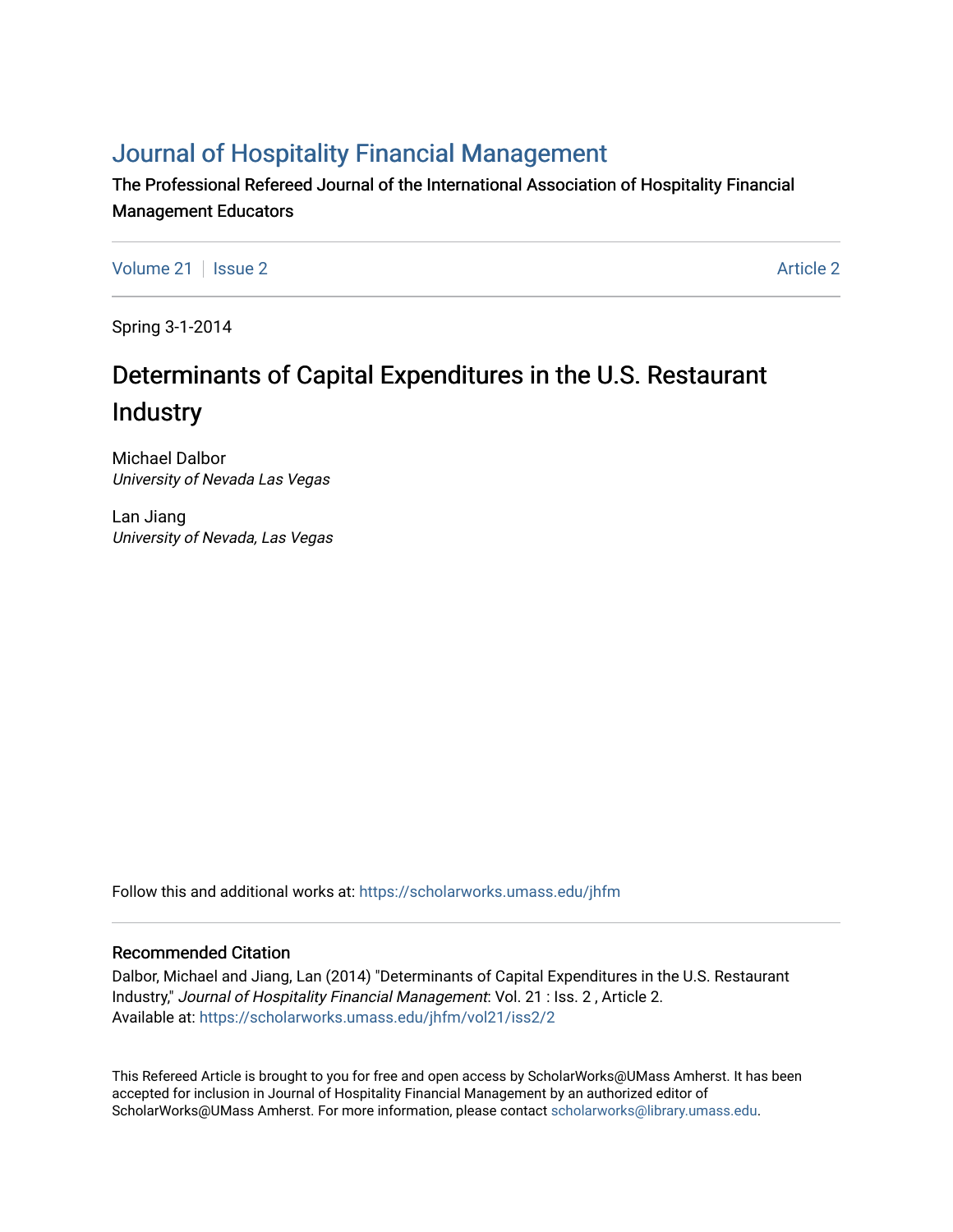#### **INTRODUCTION**

The purpose of this research is to identify the determinants of capital expenditures in the U.S. restaurant industry. This research is motivated by two major factors. The first is related to previous research that highlights the importance of capital expenditures to the firm (Kerstein & Kim, 1995; Schmidgall et al., 1997; Brailsford & Yeoh, 2004; Jiang et al., 2006). Second, to the knowledge of the authors, very little hospitality research has examined which variables determine restaurant capital expenditures.

According to Dang (2007), successful hotel performance depends on the ability of asset managers to successfully implement capital expenditures. Thus it is essential for managers to be informed of the factors that influence capital spending. It would also be beneficial for consultants, policymakers, and researchers to understand the causal relationship between capital expenditures and their associated exogenous variables.

A capital expenditure is the total amount of money spent on renovation, refurbishing and replacing furniture, fixtures and equipment (FF&E) over a specific period of time and the cost to correct or update obsolescence (Dang, 2007). As Schmidgall et al. (1997) indicate, the difference between revenue expenses and capital expenditures is that revenue expenses are offset against the revenue of the year in which they are incurred while capital expenditures are those whose benefits realized over a time greater than a year. In other words, capital expenditures (CapEx) are expenditures creating future benefits. Thus, acquisitions of property should also be considered capital expenditures.

According to the data collected by the Stern School of Business at New York University, capital expenditure at U.S. restaurant industry peaked at \$12 million in 2002,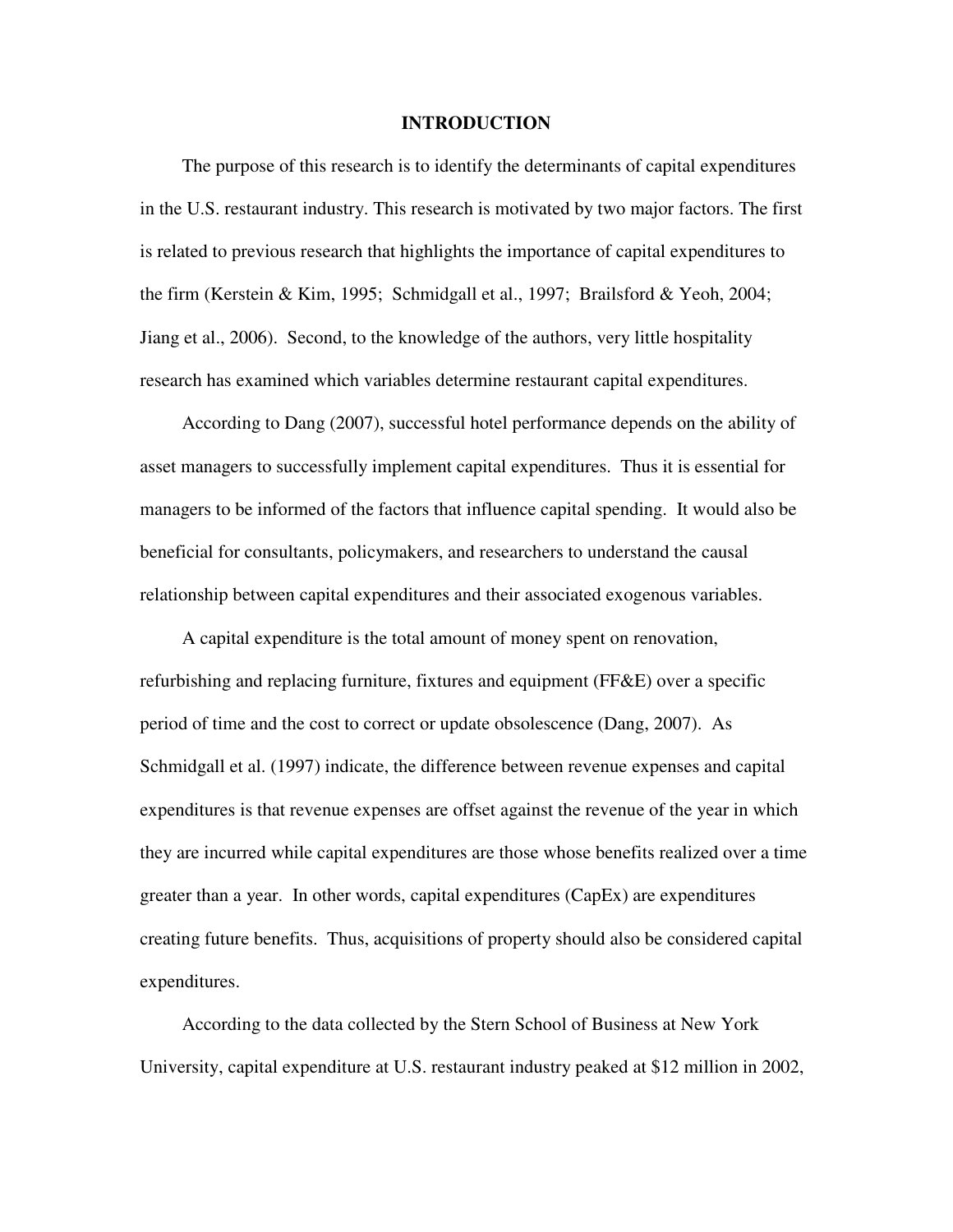and then dropped to \$6.5 million in 2003. Although it went up to \$11 million in 2004, the amount dropped down again at \$6 million in 2005 and has not exceeded \$8 million since. The following figure shows the U.S. restaurant industry CapEx from 2002 to present.

### \*\*Insert Figure 1 here\*\*

This paper is organized in the following manner. The next section will examine past restaurant literature and research relevant to capital expenditures. This will be followed by the data and methodology employed. The results of the statistical analysis will be subsequently presented and followed by a conclusions and recommendations section.

#### **LITERATURE REVIEW**

Capital expenditures have received little attention (Brailsford & Yeoh, 2004), especially in the restaurant industry; and only a limited amount of research has examined the determinants of capital expenditures. John and Mishra (1990) find that growth opportunities will affect the valuation of capital expenditures. Brailsford and Yeoh (2004) jointly examine the role of growth and cash flow, and the interaction between them. Other researchers also find positive association between corporate earnings and capital expenditures (Jiang et al., 2006; Kerstein & Kim, 1995).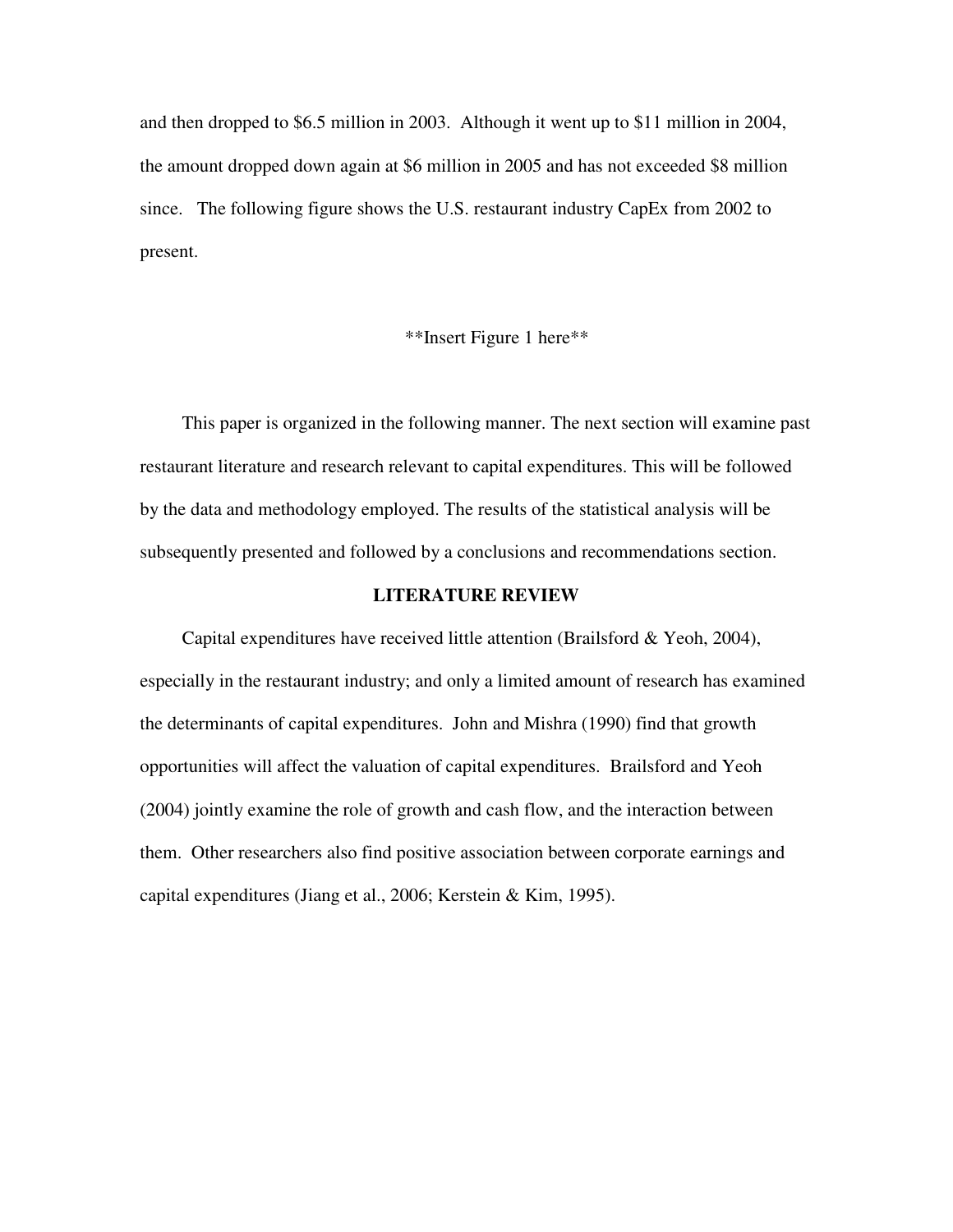#### **The relationship between growth opportunities and CapEx**

#### a. Definition of growth opportunities

A growth opportunity is an investment or project that has the potential to grow significantly, leading profits for the investor. Myers (1977) describes growth opportunities as call options whose values depend on the likelihood that management will exercise them. Myers believes the market value of the firm (V) can be broken down into the present value of assets already in place  $(V_A)$  and the present value of future growth opportunities ( $V_G$ ), that is,  $V = V_A + V_G$ . Since the firm may choose not to pursue future investment opportunities,  $V_G$  can be regarded as the present value of the firm's options to make future investments. Kester (1984) expands the definition of growth opportunities as real value to the firm. New investments are often presented to potential investors as growth opportunities. The firm is composed of the value of assets in place and the value of growth opportunities. The lower the proportion of firm value represented by assets in place is, the higher the growth opportunities for a given level of firm value are (Fouad  $\&$ Ahmed, 2001).

#### b. The link between growth opportunities and Capex

 $\overline{a}$ 

John and Mishra (1990) argue that individual firm factors such as growth will affect the valuation of capital expenditures. However, their approach was criticized by Kerstein and Kim (1995) because investment information was seen in absolute terms. Some other studies have investigated the valuation impact of capital expenditure and examined the role of growth opportunities (Szewczyk, et al., 1996; Chen & Ho 1997; Chung, et al., 1998). These studies use  $q$  ratio<sup>1</sup> as a proxy for growth opportunities and report positive

<sup>&</sup>lt;sup>1</sup> The  $q$  ratio is calculated as the market value of a company divided by the replacement value of the firm's assets, also called the "market-to-book ratio".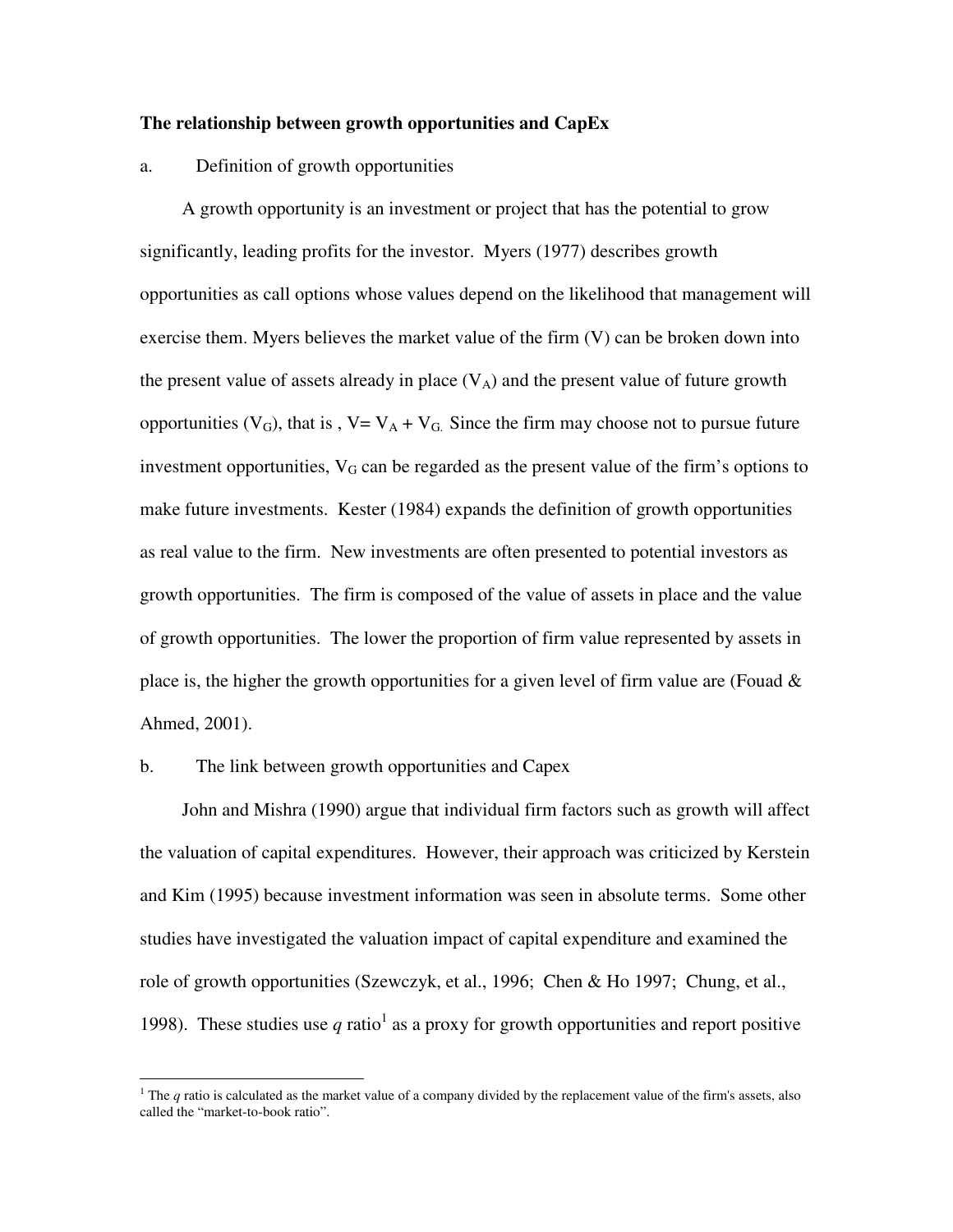relationship between *q* ratios and net present value (NPV). Therefore, positive valuations are expected to be greater for firms with higher growth prospects.

Brailsford and Yeoh (2004) extend the literature into the market valuation of announcements of capital expenditure. They argue that the firm's opportunity set as represented by its growth opportunities and its cash flow position in relation to those opportunities affect the market valuation. Their results show that growth opportunities are significantly important to explain the market reaction to capital expenditure announcements. Thus, the first research hypothesis of this study is:

#### *Hypothesis 1: Growth opportunities have a positive impact on CapEx.*

#### **The relationship between free cash flow and CapEx**

An agency problem is a conflict of interest arising between principals (i.e. shareholders) and agents (i.e. company's executives) because of differing goals. According to Jensen (1986), payouts to shareholders reduce the resources under managers' control, thereby reducing managers' power, and making it more likely they will incur the monitoring of the capital markets which occurs when the firm must obtain new capital (Rozeff, 1982; Easterbrook, 1984).

Free cash flow is cash flow in excess of that required to fund all projects that have positive NPV when discounted at the relevant cost of capital. It is a manifestation of agency problems because excess cash may not be returned to shareholders. Conflicts of interest between shareholders and managers over payout policies are especially severe when the organization generates substantial free cash flow (Jensen, 1986). When firms have free cash, any acquisitions made by these firms are, by definition, negative net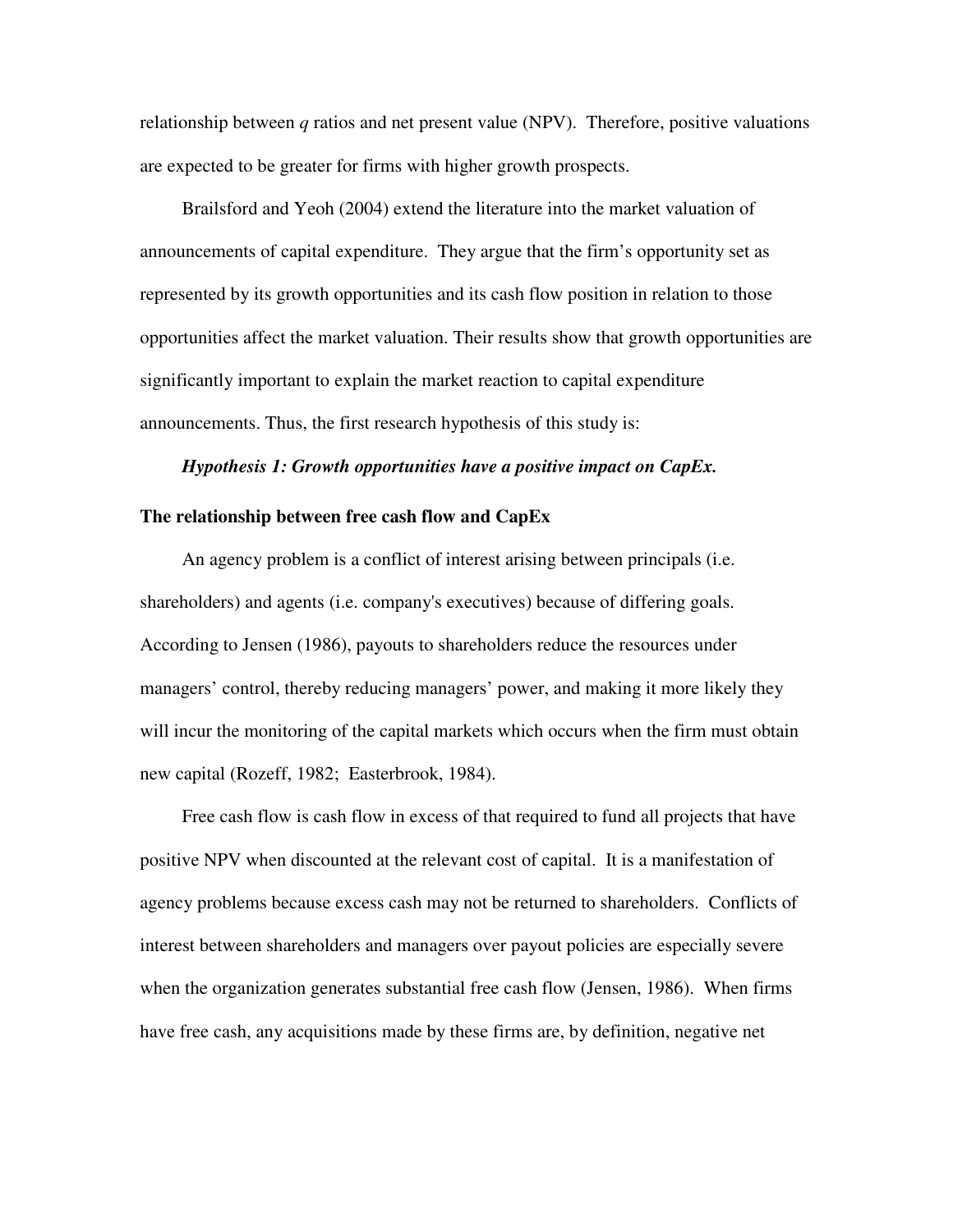present value investments because these firms face an investment opportunity set in which there are no favorable growth prospects (Brailsford & Yeoh, 2004).

Kadapakkam, Kumar, and Riddick (1998) find that investments in financially constrained firms would be determined by their cash flow. They also indicate that the cash flow investment sensitivity is highest in large firms and smallest in small firms. Furthermore, this relationship is independent of the measure of firm size. Brailsford and Yeoh (2004) also state that cash flow has a role interacting with growth opportunities, which explains the market reaction to capital expenditure announcements. Although some other researchers (i.e. Chen & Ho, 1997) find no support for the free-cash-flow hypothesis, the authors still believe there is a positive relationship between CapEx and free cash flow:

#### *Hypothesis 2: Free cash flow has positive impact on CapEx***.**

#### **The link between corporate earnings and CapEx**

#### a. Importance of corporate earnings

Corporate earnings represent how much profit a firm has made during a certain period of time. One of the main purposes of corporate earnings reports is so that both potential investors and current investors can see whether the company is growing, or if the company is at risk of failure. By evaluating the earnings reports, investors can determine if the company is spending too much money, and not earning enough of a profit. They are able to determine if the company is increasing in profit from year to year, or if the company earnings have dropped from the previous year.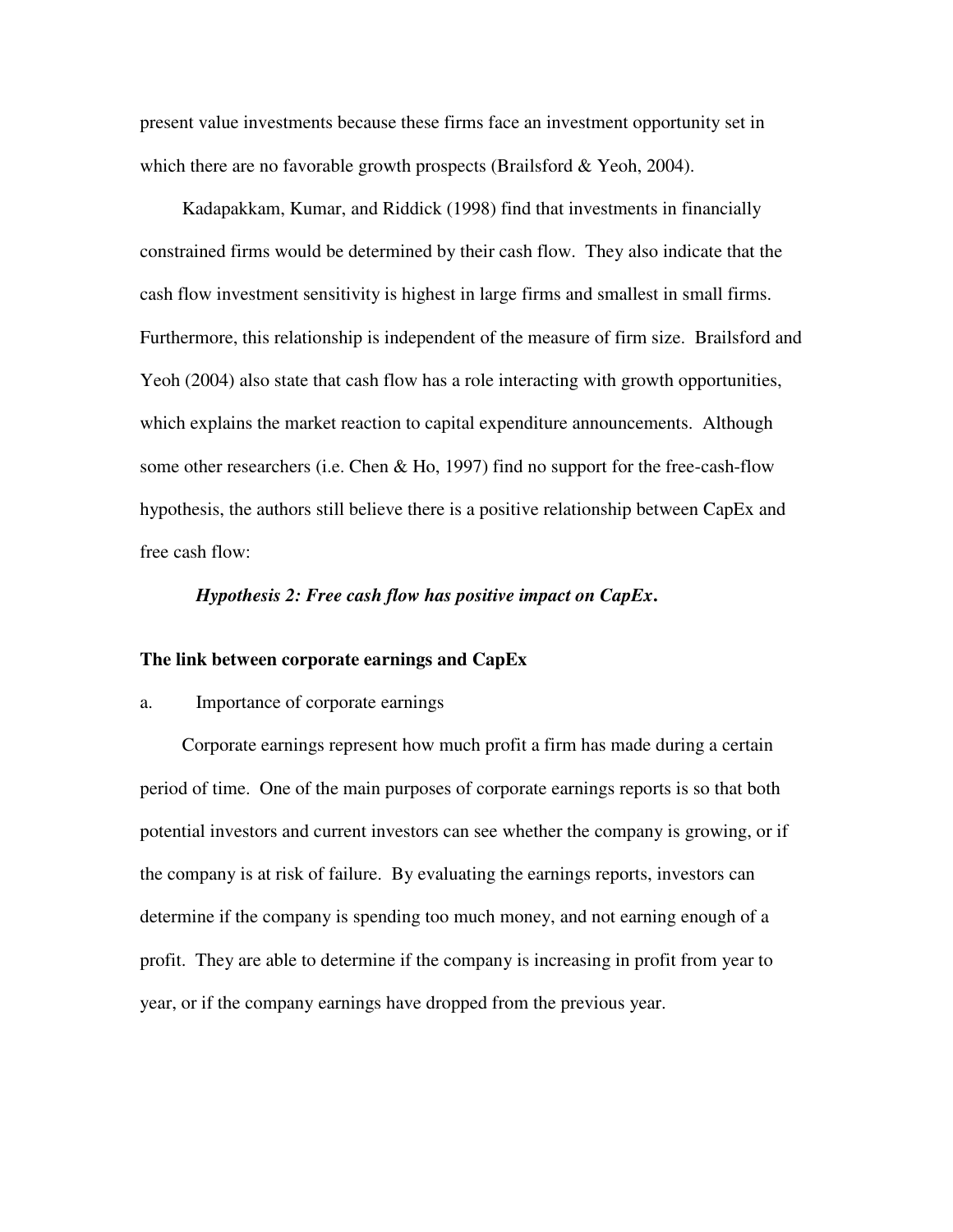#### b. The link between corporate earnings and Capex

Jiang et al. (2006) have documented a significantly positive association between capital expenditures and subsequent corporate earnings. Moreover, their results indicate a significantly positive association between capital expenditures and future corporate earnings even after controlling for current corporate earnings. Kerstein and Kim (1995) also argue that capital expenditure changes are strongly and positively associated with excess returns. However, according to agency theory (Jensen & Meckling, 1976; Jensen, 1986), agency costs may be incurred when managers and owners have conflicting interests. Managers may make investment decisions to expand the resources under their control due to self-interest, while those investment projects do not have positive net present values. In other words, the agency theory suggests that the association between capital expenditures and future corporate earnings need not be positive. To examine the relationship between CapEx and corporate earnings, the authors hypothesize the following:

#### *Hypothesis 3: Corporate earnings have a positive impact on CapEx***.**

#### **The link between economic conditions and CapEx**

In a booming economy, many firms use funds to finance inventories or even acquire other firms. These actions keep the demand for capital at a high level, and interest rates higher than they otherwise might be. While refurbishment or replacement of existing equipment is a capital expenditure associated with an internal growth strategy, acquisitions represent an external growth strategy. Hence, acquisitions are made during strong economic times, but CapEx are typically made during weaker economic conditions (Elsas, Flannery, & Garfinkel, 2006).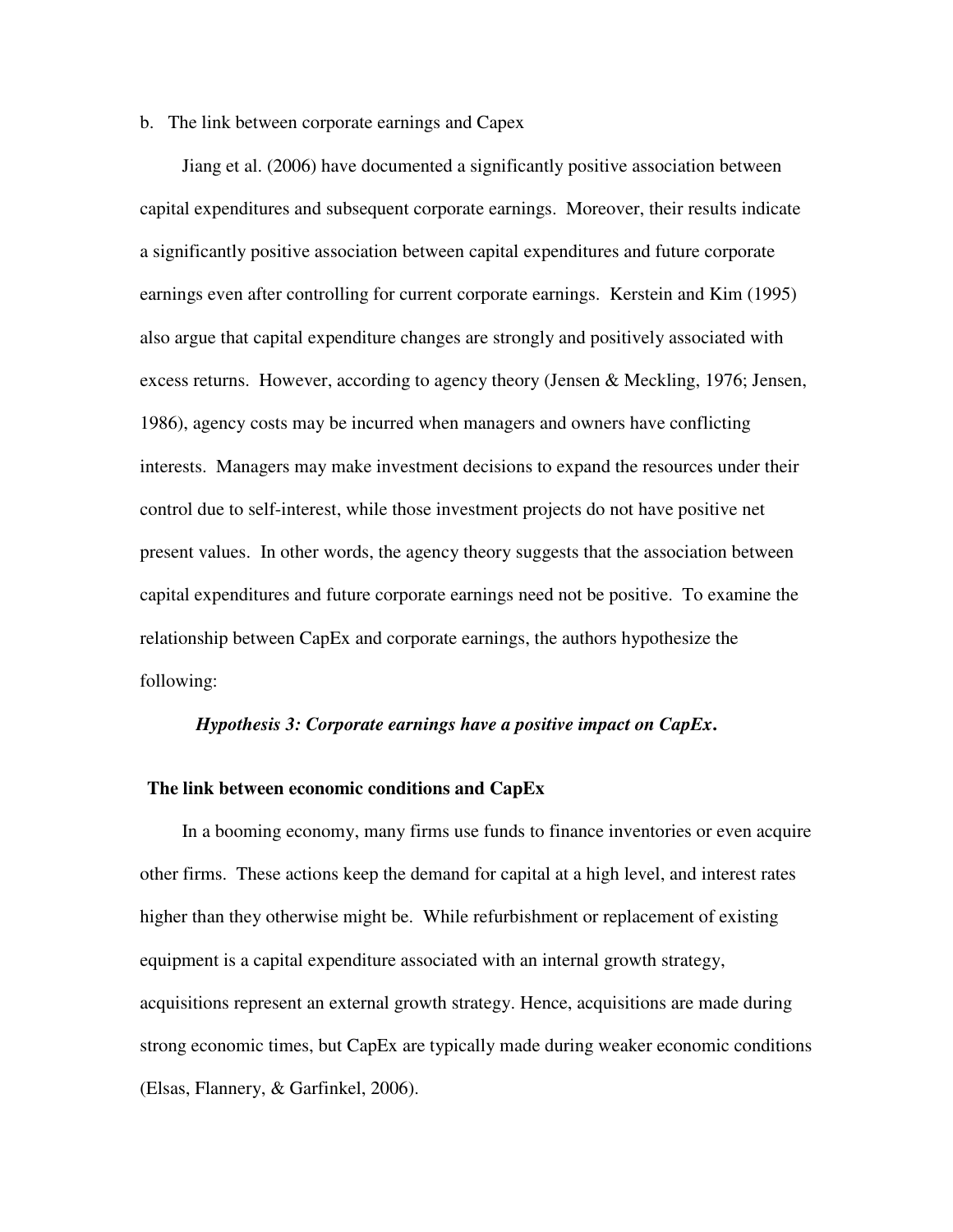Pitchaya and Ed (2002) investigate the relationship of internal and external financing and firm growth opportunities before and after the 1997 Thailand economic crisis. Results show that the primary resort of financing switched from external to internal after the crisis, with external long-term financing levels decreasing after the crisis, with external long-term financing levels decreasing after the crisis. The findings also show that external long-term financing in a given period is significant and is positively related to associated capital expenditures for the overall sample period. The authors expect a negative relationship between CapEx and non-recessionary economic conditions.

## *Hypothesis 4: Non-recessionary economic conditions have a negative impact on CapEx***.**

#### **The relationship between size and CapEx**

According to Kadapakkam et al. (1998), large firms tend to have the most sensitive cash flow-investment sensitivity due to more flexibility of investment timing. Haller and Murphy (2012) also find that firm size is one main determinant of capex. Asquith et al. (1983) argue that insignificant abnormal returns to bidders may be explained by the relative size of targets to bidders, and they find that bidders' cumulative abnormal returns are positively related to target size. This result is consistent with a materiality argument in that the market reacts only to announcements that have a potentially significant impact on the bidders' value. Therefore, the fifth hypothesis of this study is as follows:

*Hypothesis 5: Size of the firm has a positive impact on CapEx***.** 

#### **Conclusion**

Based upon a review of the pertinent literature already discussed, this paper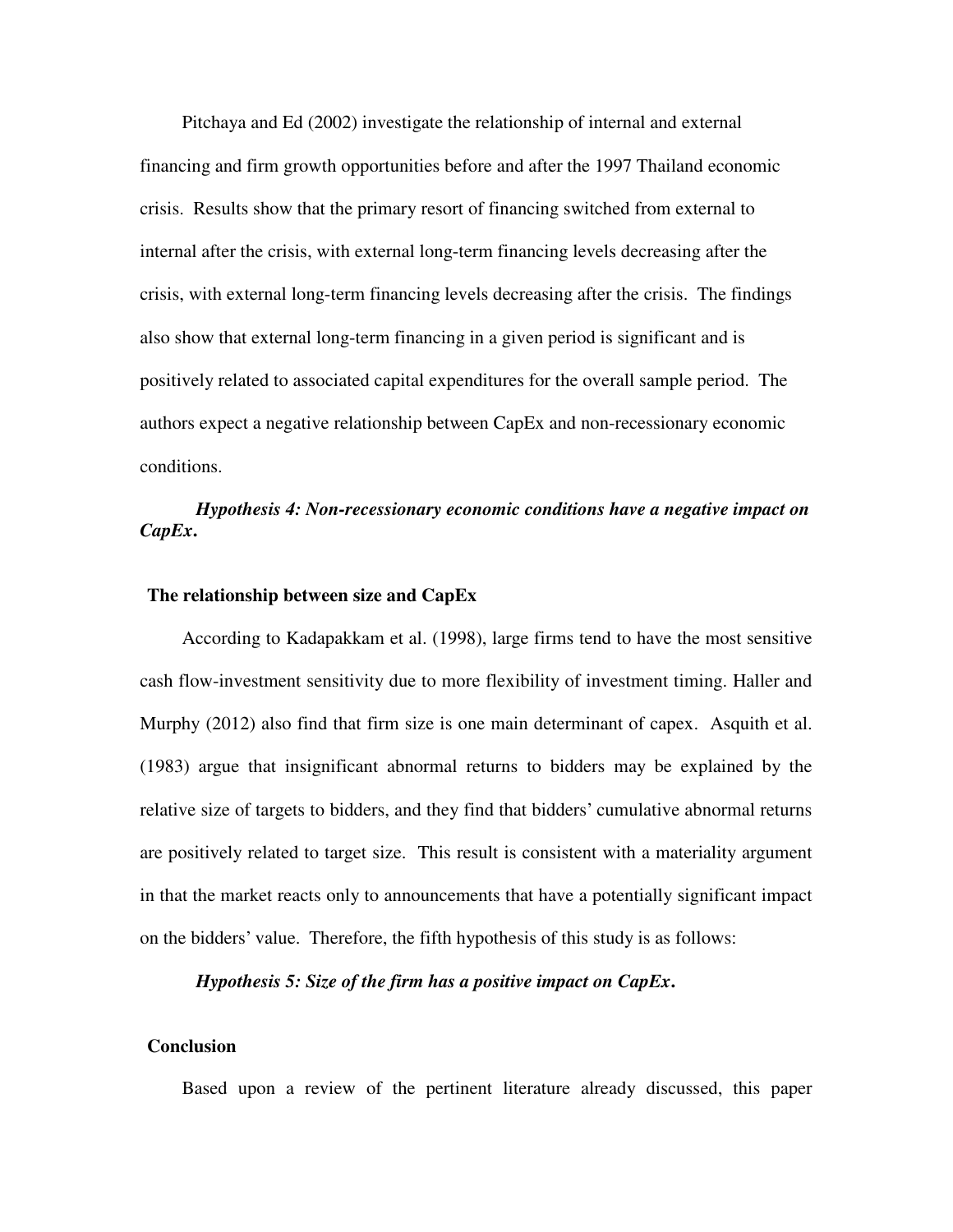examines relationship of CapEx and the following variables: growth opportunities, free cash flow, corporate earnings, economic condition, and size. The next section will describe the hypotheses to be tested as well as the data used and methodology employed to test them.

#### **HYPOTHESES, DATA AND METHODOLOGY**

To explore the potential factors for capital expenditures in the restaurant industry, this study takes a retrospective look with a focus on the hypothesized variables to understand the driving factors of CapEx. Data from Compustat (2002-2012) were used in this study. The selection of data was based mainly on data availability, the reliability of data sources, and the ability to quantify variables in the modeling process. A total of 78 companies with 503 observations were included in the sample. After removing outliers, 447 restaurant-year observations were used for the analysis.

#### **Variables**

a. Dependent variable

The dollar amount of capital expenditures (CapEx) is the dependent variable in this study. Following Braisford and Yeoh's (2004) methods, the study uses a narrow definition of a capital expenditure, which only includes expenditure that is strictly physical in nature. Such expenditures include those on plant, machinery, property, equipment and other forms of physical asset expenditures. This last classification would include construction of a new plant, installation of a new plant, and upgrading of an existing plant. However, it excludes assets acquired through mergers and takeovers.

#### b. Independent variables

Growth opportunities (GO) are measured by the market to book (M/B) ratio as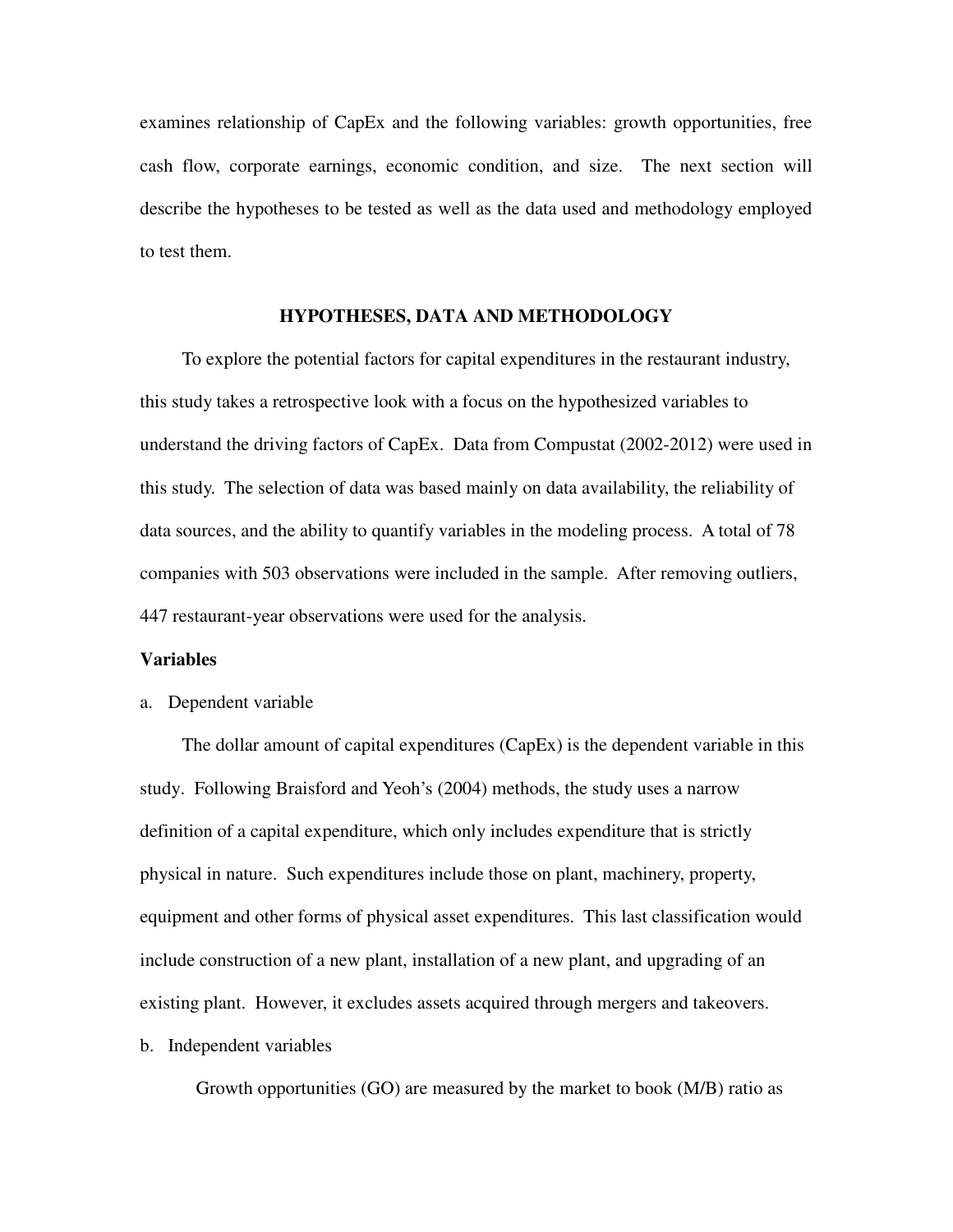much prior research has done (Kim & Sorensen, 1986; Titman & Wessels, 1988; Rajan & Zingales, 1995). A firm's market to book ratio is measured using Compustat data, and is defined as the market value of equity at the end of the fiscal year divided by the book value of equity (See formula 1). The book value of equity is defined as total assets (AT) minus total liabilities (LT). We exclude firms with book-to-market ratios of less than 0.01 and greater than 100. The use of this proxy is consistent with prior research in the area (Fama & French, 1993; 1996) and elsewhere.

Market to Book ratio = Market value/ Book value

$$
= MKVALT/(AT-LT)
$$
 (1)

Free cash flow firms, by definition, are those firms operating with high cash flow in a low growth environment (Jensen, 1986). As free cash flow is cash flow in excess of requirements, high cash flow alone is not a sufficient condition for free cash flow to be present, as a high cash flow firm may have a sufficiently large pool of positive NPV investment projects. Hence, a low growth environment is also necessary. Thus, cash flow is used as an independent variable.

Cash flow (CF) is calculated using the approach of Lang, et al. (1991) as follows:

$$
CF = EBIT + DP - TXT - DVT - INT
$$
 (2)

where EBIT is earnings before interest and tax and extraordinary items, DP is depreciation expense, TXT is total tax expenses, DVT is total dividend paid on ordinary and preferred shares, and INT is total interest expenses.

Corporate earnings (E) are measured using the ratio of the firm's earnings before interest and taxes at the end of the year. This amount is then standardized by the amount of firm assets which yields the return on asset  $(ROA_{i,t})$  ratio. More specifically, the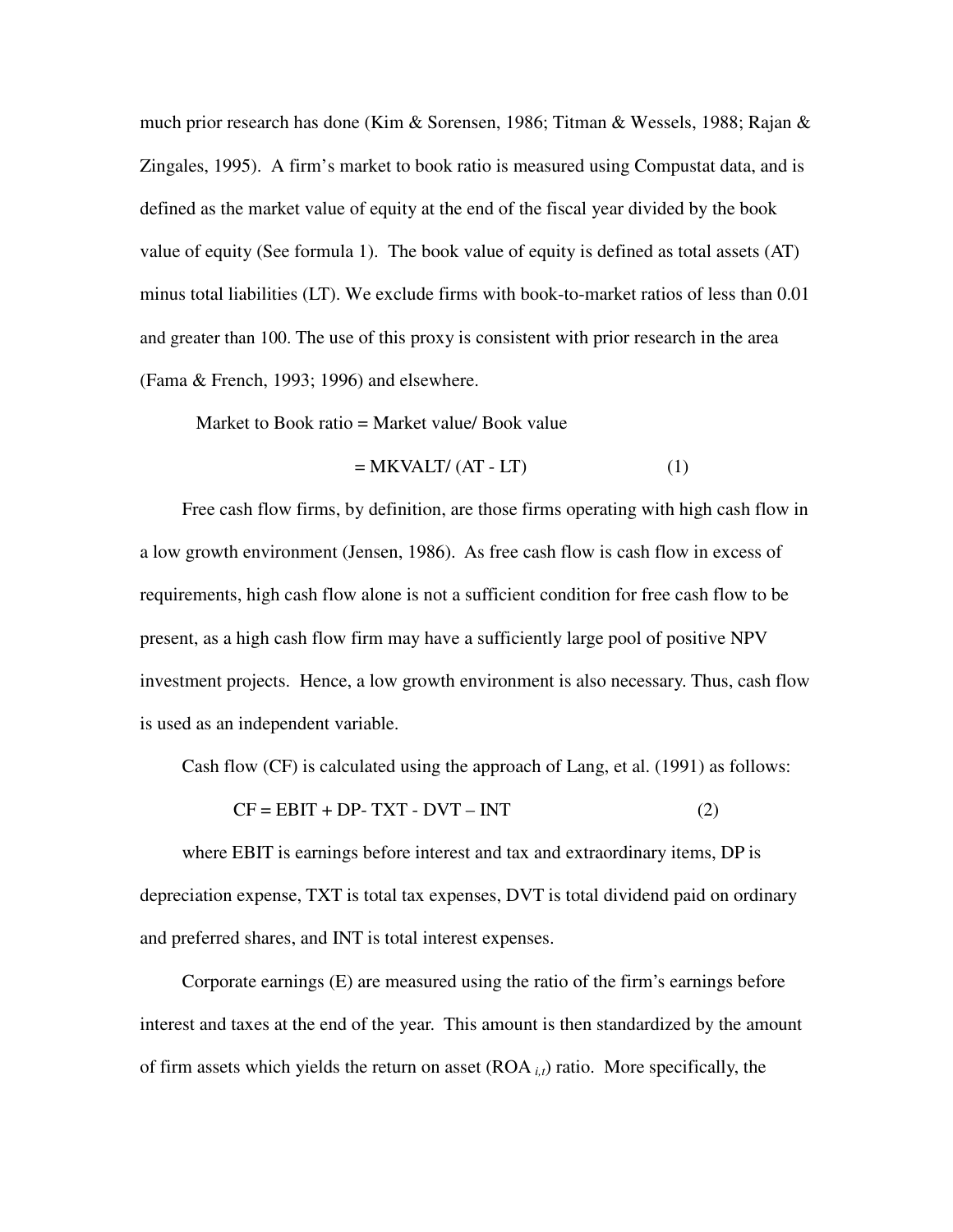calculation of this variable is the ratio of firm *i*'s earnings before interest and taxes reported at the end of year *t*, to the level of total assets reported at the beginning of year *t*, TA *t-1*.

Because of economic conditions and the changes with shifts over time in informativeness, we focus on the past 10 years (2002-2012), since that covers the most recent economic recession which affected the restaurant industry. Therefore, economic conditions (Eco) are coded as 0 if the data was collected in  $2007-2009^2$ , which covers U.S. economic recession years (Izzo, 2010) or 1 otherwise.

As a result, the relationship between capital expenditures in the U.S. restaurant industry and the determinants is stated as:

CapEx=*f* (GO, CF, E, Eco*,* Size,)…..

$$
= \alpha_0 + \alpha_1 GO_{it} + \alpha_2 CF_{it} + \alpha_3 E_{it} + a_4 E_{co_{it}} + a_5 Size_{it} + e_i
$$
\n(3)

Where:

CapE $x_{it}$  =Total capital expenditures for firm *i* in year *t* 

GO $_{it}$ =Growth opportunities for firm *i* in year *t* 

CFit=Cash flows for firm *i* in year *t*

Eit=Earnings (ROA) for firm *i* at the end of year *t*

Eco<sub>t</sub>=Economic conditions in year *t* (0=economic recession year, 1=otherwise)

Size<sub>it</sub>=Restaurant size for firm  $i$  in year  $t$ 

 $E_i$  = the error term of the regression

t=years 2002 through 2012.

<sup>&</sup>lt;sup>2</sup> The statement of 2012 recession is controversial. Some researchers believe the new recession starts from late 2012. However, according to the Economic Cycle Research Institute (ECRI), the U.S. is four years into a rebound from a recession that began in 2007 and ended some 24 months later. The argument is mainly based on the U.S. GDP growth, thus we excluded 2012 as recession year.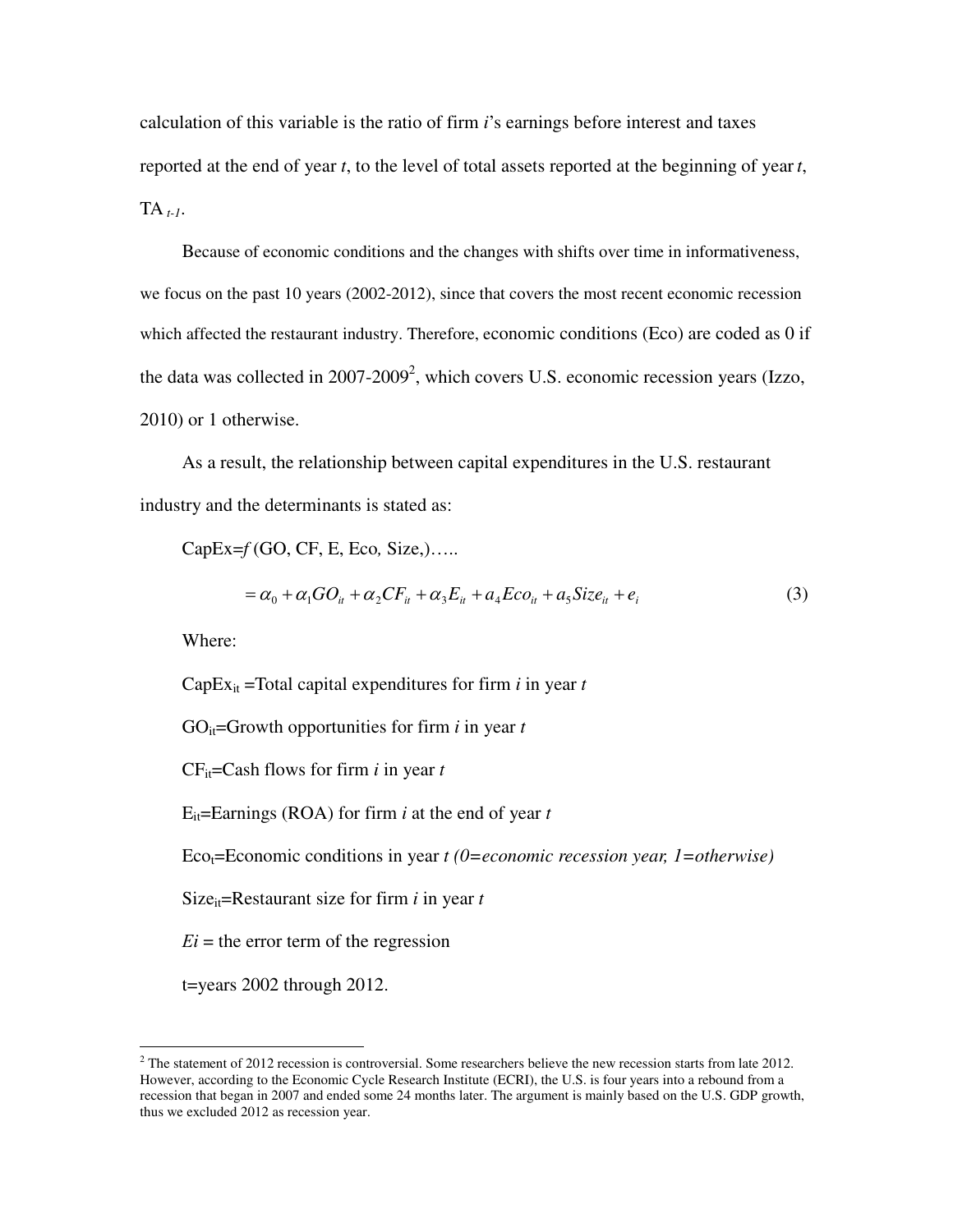In the above model, CapEx served as the dependent variable, while other variables served as the independent variables for the model in (3).

#### **RESULTS**

Summary statistics of key variables are reported in Table 1. The final sample consists of 447 restaurant firm-year observations from 2002 to 2012. Variables include growth opportunities (measured by the market-to-book ratio), cash flows, earnings (measured by return on assets), economic conditions, and firm size (measured by total assets).

CapEx of the restaurants in the sample ranged from \$0 to \$185.738 million, with an average of \$37 million. As can be seen, this average is much larger than the industry average shown in Figure 1. One possible explanation is that restaurants included in the Compustat are primarily large companies that have more assets and CapEx than the industry average.

#### \*\*Insert Table 1 here\*\*

Pearson correlation analysis results are provided in Table 2. Almost all of the independent variables (M/B, CF, Size, ROA) were significantly associated with CapEx.

#### \*\*Insert Table 2 here\*\*

To identify what factors were related to restaurant CapEx, a multiple regression method was employed. As stated previously, the dependent variable was CapEx.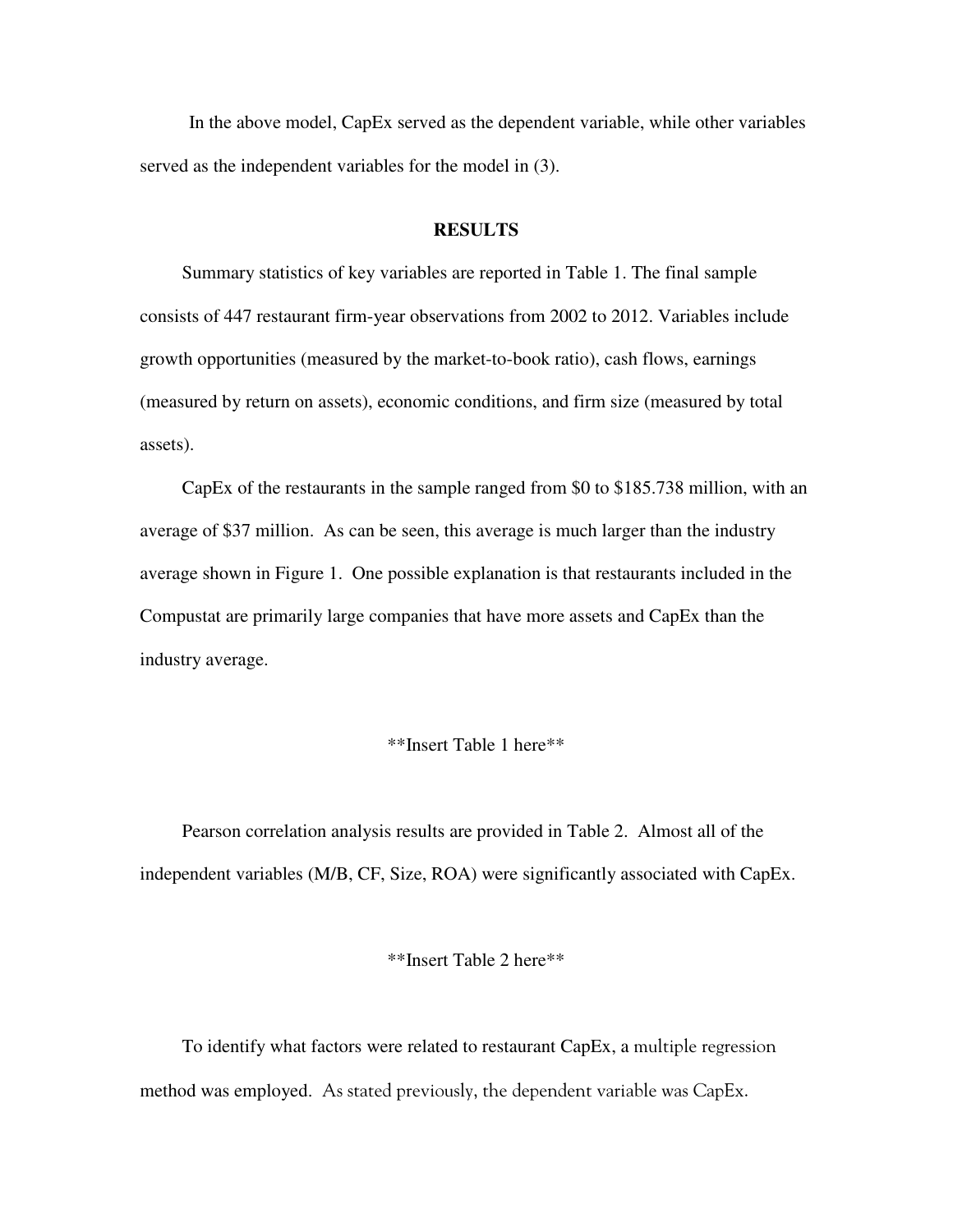Growth opportunities (measured by the M/B ratio), cash flow (CF), Corporate earnings (measured by ROA), Size (measured by total assets), and economic conditions (Eco) were used as independent variables. In Table 3, unstandardized coefficients (B), standard error of unstandardized coefficients (SE B), standardized coefficients (β), and t statistic (t) are reported.

#### \*\*Insert Table 3 here\*\*

As expected, a regression model consisting of M/B ratio, CF, ROA, Size, and Eco significantly predicted the CapEx of U.S. restaurants. The regression model indicated that M/B (p<.001), CF (p<.001), Size (p<.001), ROA (p=.045) and Eco (p=.019) contributed to the prediction of CapEx. The adjusted r-squared value was 54% and the overall F test for regression relation was 101.5, highly significant at *p*<.001. Each of the proposed research hypotheses is supported by the results. Thus, all predictors except Eco were positively associated with CapEx. Only Eco, which was a significant predictor of CapEx had a coefficient with a negative sign. Therefore, the mean response regression equation for U.S. restaurant CapEx is estimated to be:

 $Y_{C<sub>cmFx</sub>} = 14.398 + 3.062MB + .266CF + 20.74ROA + 0.022Size - 7.064Eco$ 

#### **CONCLUSIONS AND DISCUSSION**

The primary purpose of this study was to examine determinants of capital expenditures in the U.S. restaurant industry. Data from CompuStat were collected and analyzed using a multiple regression model. The study found that growth opportunities, free cash flow, above-average corporate earnings, and size were positive determinants of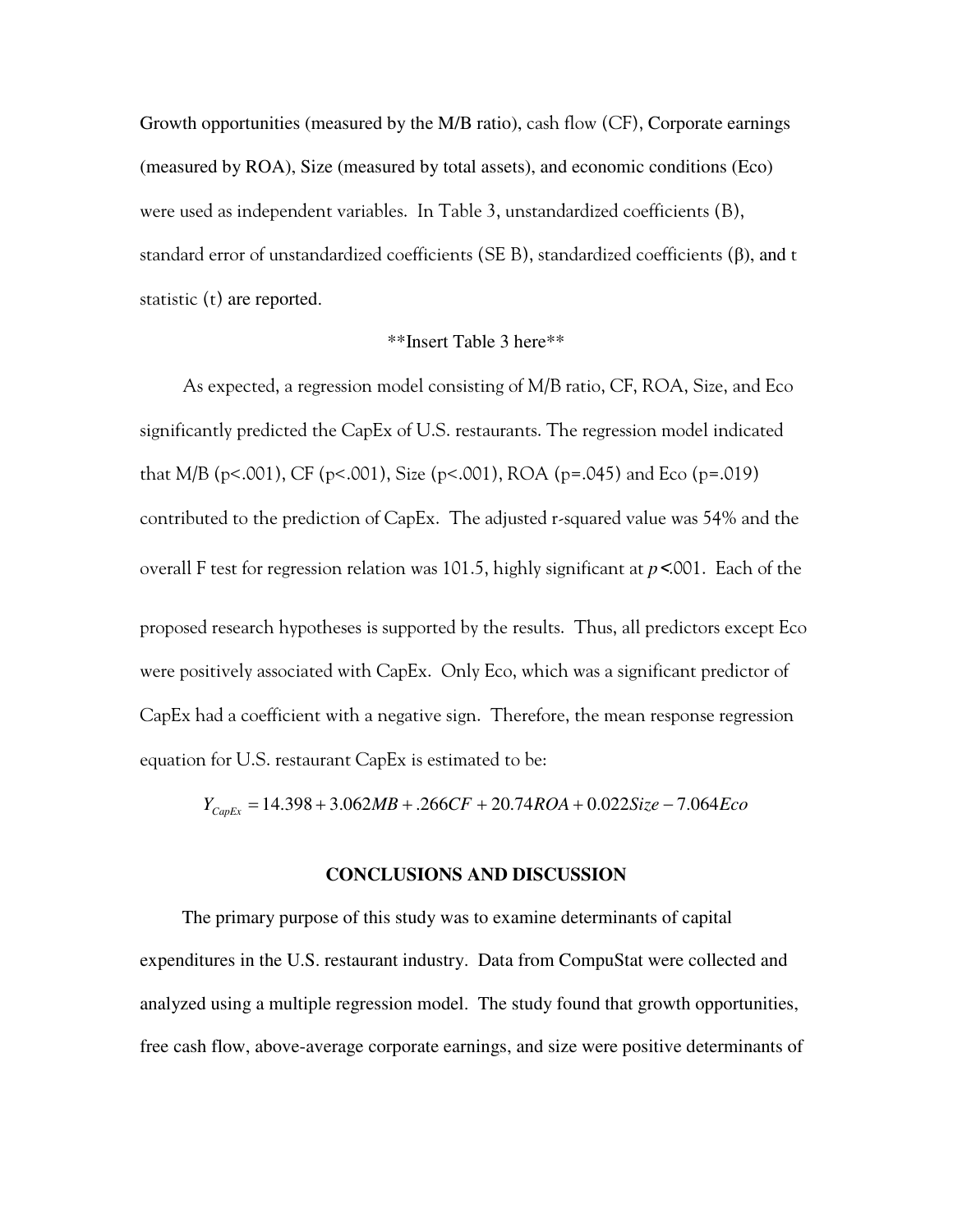capital expenditures, while the economic recession was a negative determinant of capital expenditures.

#### **Growth opportunities**

The results of this study indicate that growth opportunities tend to be positively associated with capital expenditures. This is consistent with the results from previous research (Szewczyk et al., 1996; Chen & Ho, 1997; Chung et al., 1998). That is to say, in the restaurant industry, growth opportunities tend to positively influence the amount of capital expenditures made by restaurant firms.

There is much literature about firm growth opportunities and firm capital structure (Myers, 1977; John & Mishra, 1990; Kerstein & Kim, 1995; Szewczyk et al., 1996; Chen & Ho, 1997; Chung et al., 1998; Fouad & Ahmed, 2001; Brailsford & Yeoh, 2004). Myers (1977) states that firms with high growth opportunities are more likely to suffer from debt overhang problems. Risky debt induces firms to forego some profitable investment opportunities, resulting in a suboptimal investment policy for the firm. Moreover, Jensen and Meckling (1976) argue that the conflict of interest between debt holders and equity holders could provide an incentive to over-invest in risky projects that could ultimately reduce firm value. One possible solution is to mitigate these types of problems is to use more equity financing than debt financing.

Myers (1984) and Myers and Majluf (1984) advocate that firms resort to internal funds first, then debt, and equity last to satisfy their financing needs. This pecking order of financing is driven by asymmetric information between investors and firm managers. Under a dynamic version of this theory, restaurants may also forego some positive NPV projects if they have to issue equity in order to invest. To correct this, restaurants with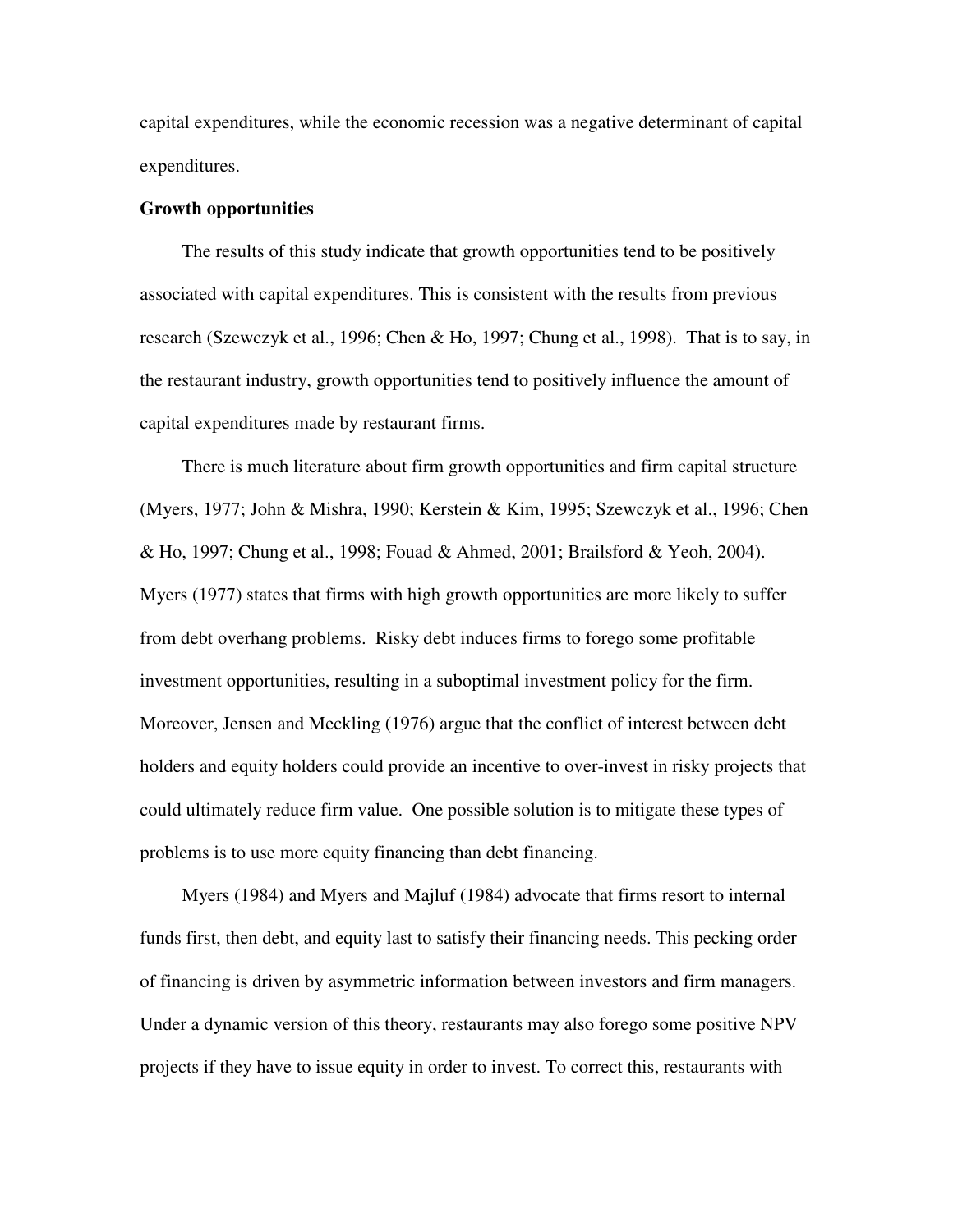high growth opportunities should accumulate financial slack today in anticipation of new financing needs for these future investments.

#### **Free cash flow**

According to the discounted cash flow (DCF) model, the value of a company is equivalent to the present value of its future cash flow generation capability. In other words, the pure value of a business is the future estimated cash flow discounted at a rate that mirrors the risk of cash flow (Copeland et al., 1994). Unlike accounting measures, such as earnings, DCF conceptualizes the importance of projected cash flows and the time value of money.

Free cash flow reflects the difference between cash inflows and outflows from operating units. These cash flows are relevant for projecting firm value because they represent the cash available for a firm's financial obligations, such as debt and dividends (Rappaport, 1998). Thus, in terms of restaurant capital expenditures, the accurate identification of a target's cash flow generation capability is crucial to the financial manager.

The results from this study show that cash flow is positively associated with capital expenditures; this is different from Chen and Ho (1997)'s findings, but is consistent with Brailsford and Yeoh (2004)'s findings.

#### **Corporate earnings, Size, and Economic conditions**

The results shown herein regarding both corporate earnings and firm size are also consistent with previous research (Jiang et al., 2006; Kerstein & Kim, 1995). This means that higher corporate earnings and larger size tends to be associated with higher capital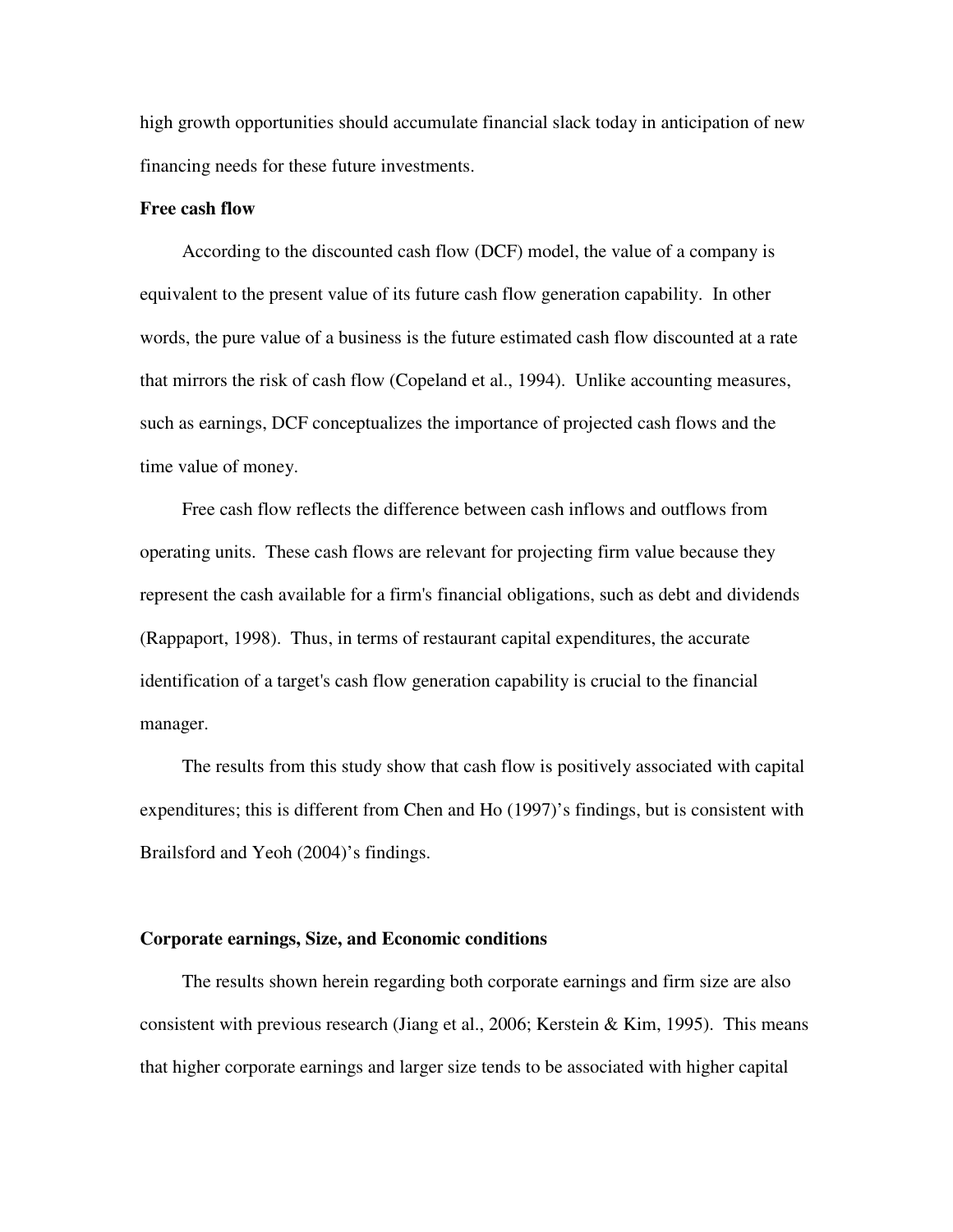expenditures. As for the impact of the most economic recession on capital expenditure, the results indicate that restaurants tend to increase their capital expenditures. This finding is consistent with that of previous research (Elsas et al, 2006) that shows these expenditures are more common during weaker economic conditions.

#### **LIMITATIONS AND RECOMMENDATIONS FOR FUTURE RESEARCH**

This research is an initial attempt to investigate the determinants of capital expenditures of restaurant in the U.S. While positive empirical results have been obtained, there are some limitations in the current study. First, due to data availability, this research analyzes data for only 78 restaurants (447 observations). A future study naturally could examine a larger data set to see whether the included independent variables still significantly affect restaurant capital expenditures. Second, only five independent variables were used in the regression model. As the adjusted r-squared is only 54%*,* there is room to include more variables as potential determinants for CapEx. Third, this paper primarily focuses on restaurants. It is reasonable to believe that other sectors of the hospitality industry may not have the same results.

Further research on this topic may include the idea that large firms utilize capital expenditures in a different fashion than smaller firms. Additionally, the factors impacting capital expenditure decisions may be time sensitive. Therefore, an examination of capital expenditure behavior in other time periods may be useful. Finally, this paper only examines one sector of the hospitality industry. It may be interesting to see if similar results can be found in other sectors of the hospitality industry such as hotels and casinos.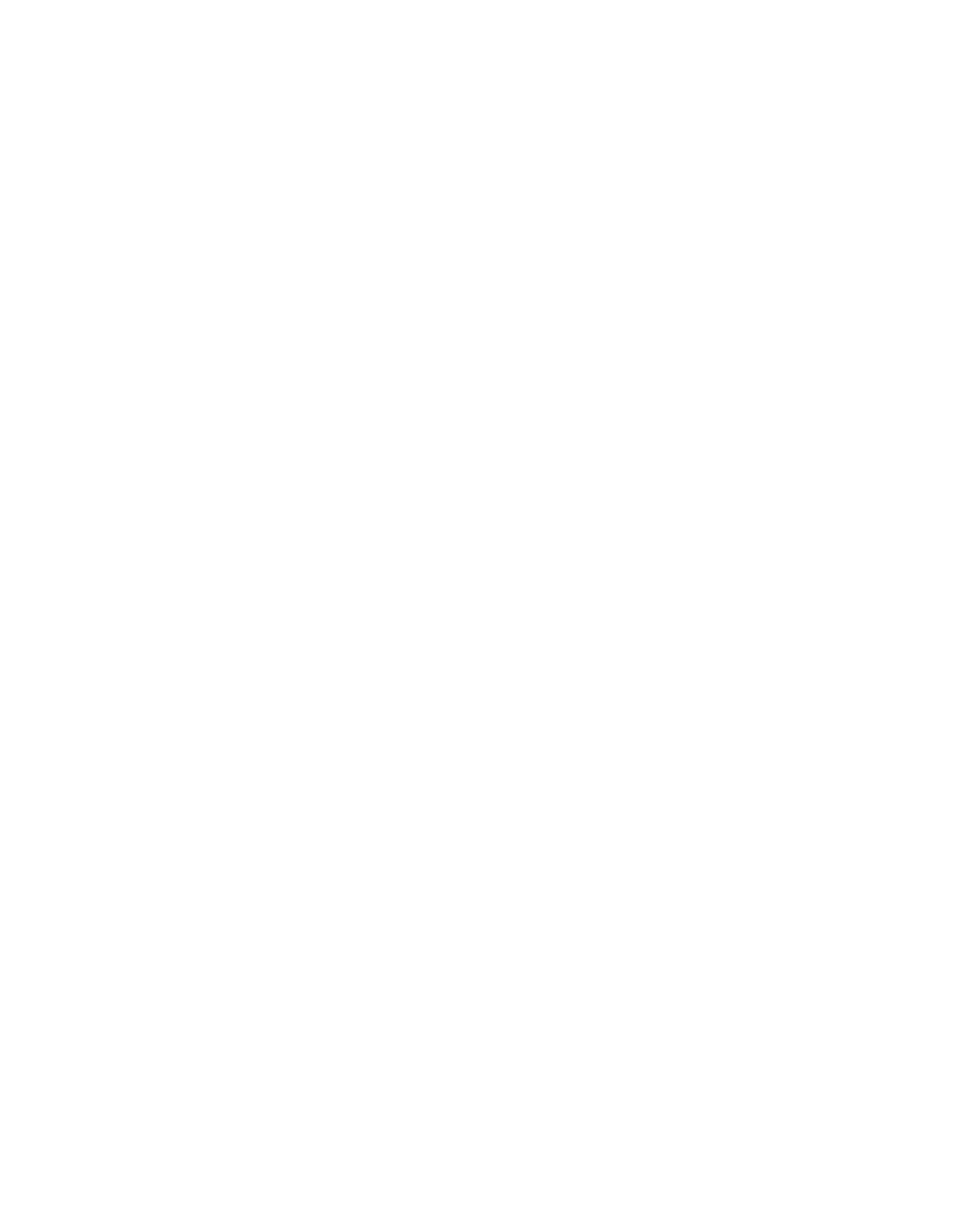#### **References**

- AH&LE (2007). *CapEx 2007: A Study of Capital Expenditures in the Hotel Industry*. Washington, DC: American Hotel & Restaurant Educational Institute.
- Asquith, P., Bruner, R., Mullins, D., (1983). The gains to bidding firms from merger. *Journal of Financial Economics, 11*, 121-139.
- Brailsford, T. J. & Yeoh, D. (2004). Agency Problems and Capital Expenditure Announcements. *Journal of Busines*s*, 77*, 223-256.
- Chen, S. S., & Ho, K. W. (1997). Market response to product-strategy and capitalexpenditure announcements in Singapore: Investment opportunities and free cash flow. *Financial Management, 26*, 82–88.
- Chung, K., Wright, P., & Wong, C. (1998). Investment opportunities and market reaction to capital expenditure decisions. *Journal of Banking and Finance, 22*, 41–60.
- Dang, V. T. (2007). What were the major factors affecting hotel capital expenditures from 2000 to 2005? *Canadian Lodging Outlook, 9* (September). Toronto: Hospitality Valuation Services and Smith Travel Research.
- Easterbrook, F. H. (1984). Two Agency-Cost Explanations of Dividends. *American Economic Review, 74*, 650-659.
- Echevarria, D.P. (1997). Capital investment and the profitability of fortune 500 industrials: 1971-1990. *Studies in Economics and Finance, 18*(1), 3-35.
- Elsas, R., Flannery, M., & Garfinkel, J., 2006. Major Investments, Firms Financing Decisions, and Long-run Performance. Retrived from: http://*warrington.ufl.edu/fire/docs/workingpapers/Efg\_d118.pdf*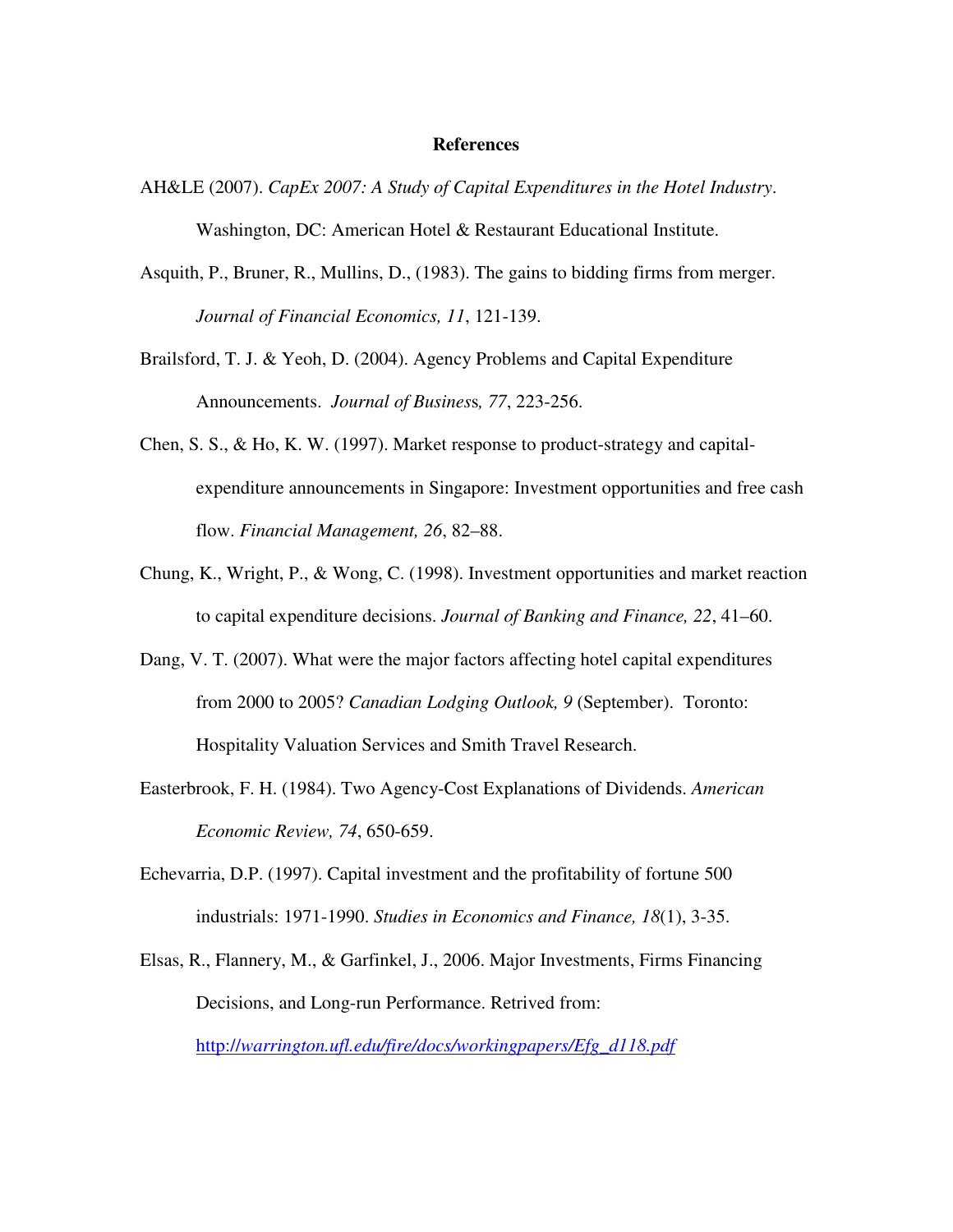- Fouad, A., Ahmed, B. (2001). Growth opportunities and earnings management. *Managerial Finance, 27*, 12.
- Haller, S., & Murphy, L. (2012). Corporate Expenditure on Environmental Protection. *Environmental and Resource Economics, 51*(2), 277–296

Hanson, B. (2011). U.S. Restaurant Industry Capital Expenditures Are Increasing in 2011-First Increase Since 2008. Retrieved from: http://www.scps.nyu.edu/aboutscps/newsroom/news/2011/09/bjorn-hanson-trend-analysis-report-capitalexpenditures.html

- Jensen, M.C. & Meckling, W.H. (1976). Theory of the firm: managerial behavior, agency costs and ownership structure. *Journal of Financial Economics, 3*, 305-360.
- Jensen, M.C. (1986). Agency costs of free cash flow, corporate finance and takeovers. *American Economics Review, 76*, 323-329.
- Jiang, C. H., Chen, H. L., & Huang, Y. S. (2006). Capital expenditures and corporate earnings: Evidence from the Taiwan Stock Exchange. *Managerial Finance, 32*, 853-861.
- John, K., & Mishra, B. (1990). Information content of insider trading around corporate announcements: The case of capital expenditures. *Journal of Finance,* 45, 835– 55.
- Kadapakkam, Kumar & Riddick (1998). The impact of cash flows and firm size on investment: The international evidence. *Journal of Banking & Finance, 22*, 293- 320.
- Kerstein, J. &Kim, S. (1995). The Incremental Information-Content of Capital Expenditures. *Accounting Review, 70*, 513 – 526.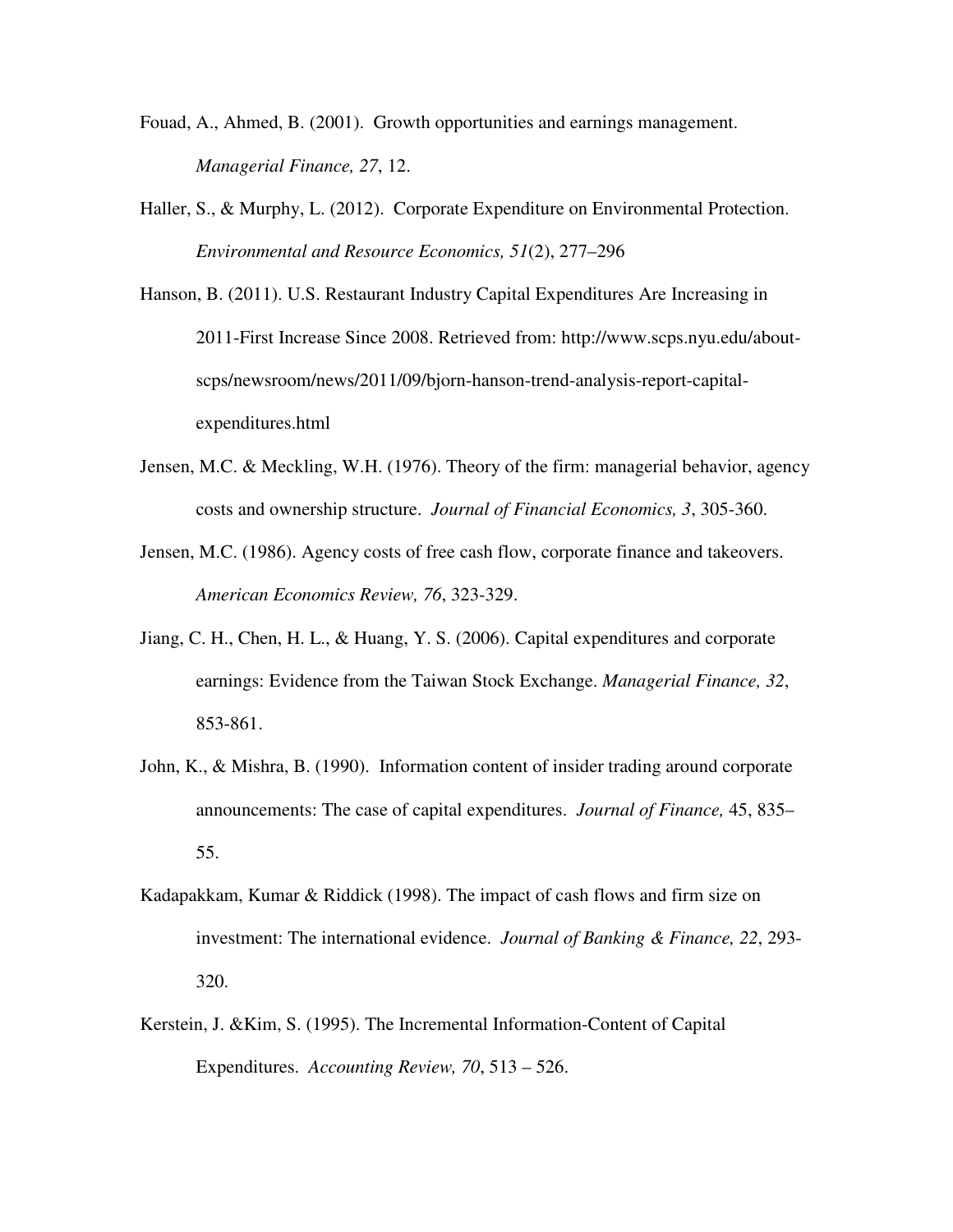- Kester, W. C. (1984). Today's option for tomorrow's growth. *Harvard Business Review, 62*(2), 153-160.
- Myers, S. (1977). Determinants of corporate borrowing. *Journal of Financial Economics, 5*, 147-175.
- Pitchaya, S. & Ed V. (2002). External financing, liquidity and capital expenditure on assets: Evidence from Thai firms before and after the economic crisis. *Asia Pacific Journal of Economics and Business, 6*(2), 17-29.
- Rozeff, M. (1982). Growth, Beta and Agency Costs as Determinants of Dividend Payout Ratios. *Journal of Financial Research, 5*, 249-259.
- Schmidgall, R., Damitio, J. & Singh, A. (1997). What is a capital expenditure? How restaurant industry financial executives decide. *Cornell Hotel and Restaurant Administration, 38*, 28-33.
- Seetharaman, D. (2010). Hotel capex to drop for second straight year—NYU. Retrieved from: http://www.reuters.com/article/2010/06/22/hotels-capitalspendingidUSN2124913820100622
- Szewczyk, S. H., Tsetsekos, G. P., & Zantout, Z. (1996). The valuation of corporate R&D expenditures: Evidence from investment opportunities and free cash flow. *Financial Management, 25*, 105-110.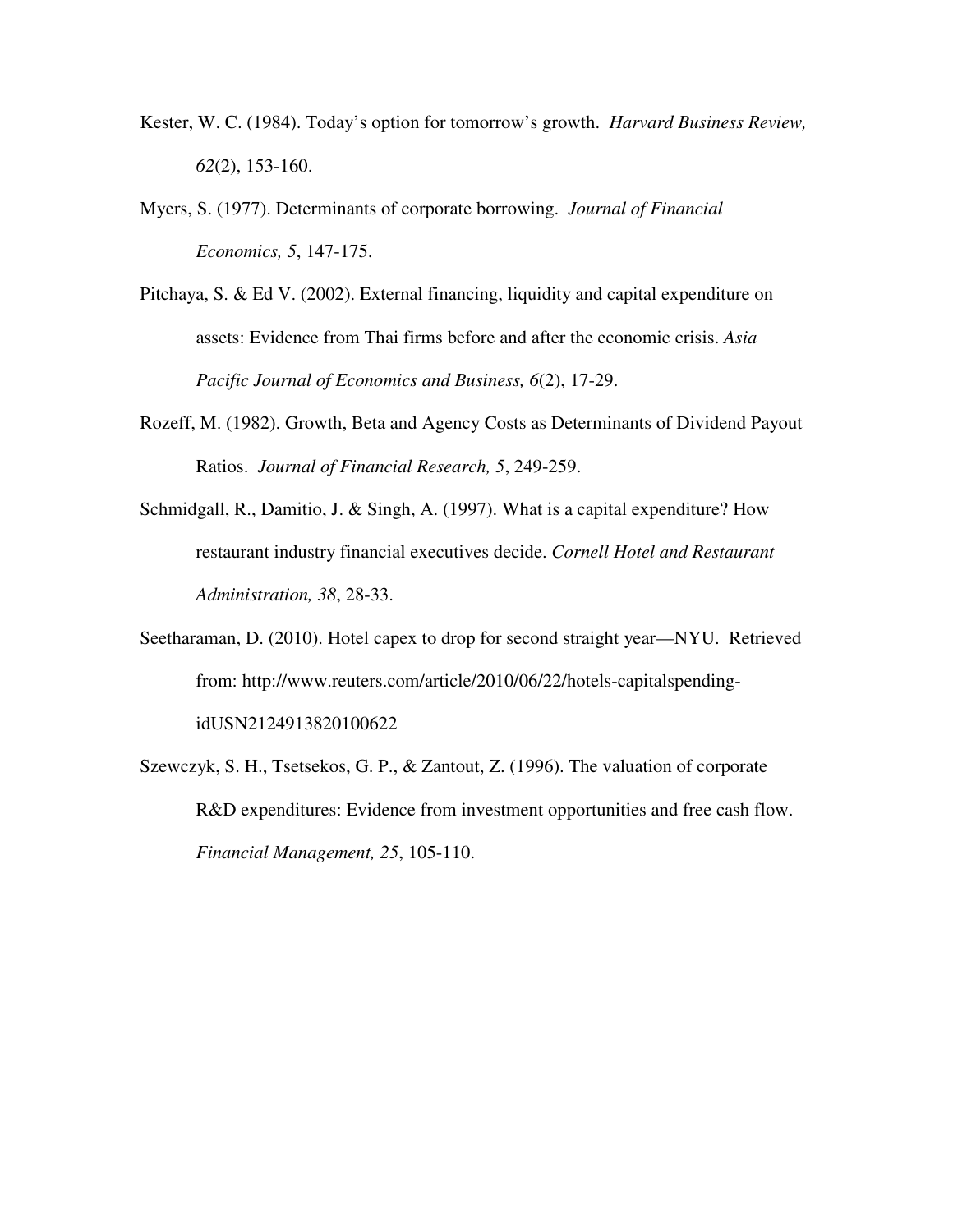Figure 1.



Summary of estimated U.S. restaurant industry Capital Expenditures (CapEx) from 2002 to present. (Source: NYU Stern School of Business Data Page: http://pages.stern.nyu.edu/~adamodar/New\_Home\_Page/data.html?pagewanted=all.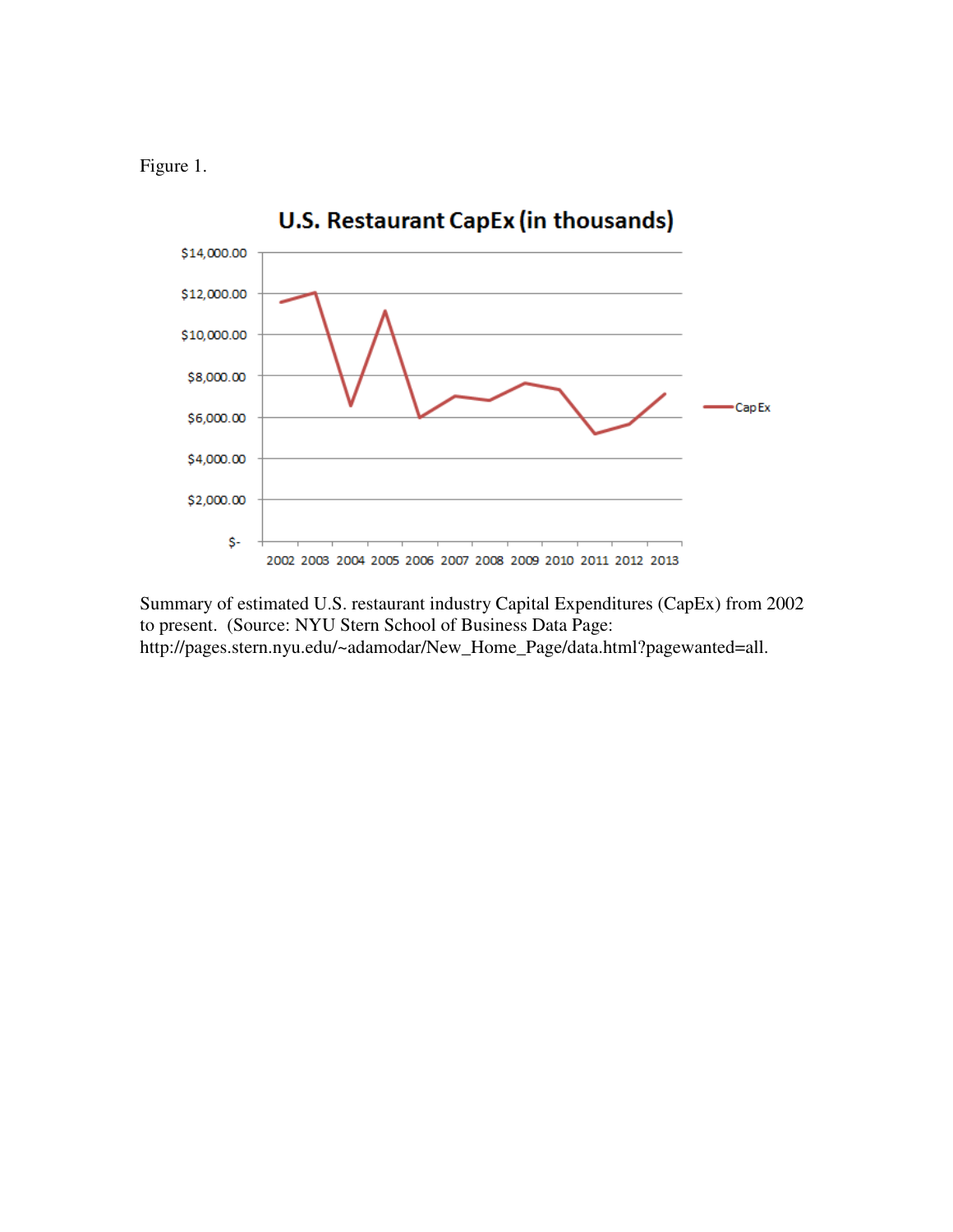#### **Table 1: Summary Statistics.**

| <b>Variable</b> | Obs | <b>Mean</b> | <b>Median</b> | Std. Dev. | Min       | <b>Max</b> |
|-----------------|-----|-------------|---------------|-----------|-----------|------------|
| CapEx           | 447 | 37.402      | 16.098        | 45.577    |           | 185.738    |
| M/B             | 447 | 1.223       | 0.837         | 1.455     |           | 18.13      |
| <b>CF</b>       | 447 | 45.786      | 18.099        | 74.605    | $-778.17$ | 296.546    |
| <b>ROA</b>      | 447 | 0.005       | 0.045         | 0.155     | $-1.023$  | 0.341      |
| Size            | 447 | 472.361     | 189.253       | 706.941   | 0.38      | 4975.42    |
| Eco             | 447 | 0.51        |               | 0.5       |           |            |

**Notes:** 

CapEx = Total capital expenditures, in millions of dollars.

M/B =Market to book value= Market Value / (Total Assets – Total liabilities).

 $CF = Cash flow = Earnings before Interests and Taxes + Depreciation Experience - Tax$ Paid- Dividend Paid – Interest Expense.

ROA = Return on Asset= Earnings before Interest and Taxes / Total Assets.

Size = Total Assets.

 $Eco = Economic condition = 0$  if the data was collected in 2007-2009, which indicates economic recession years in the U.S or 1 otherwise.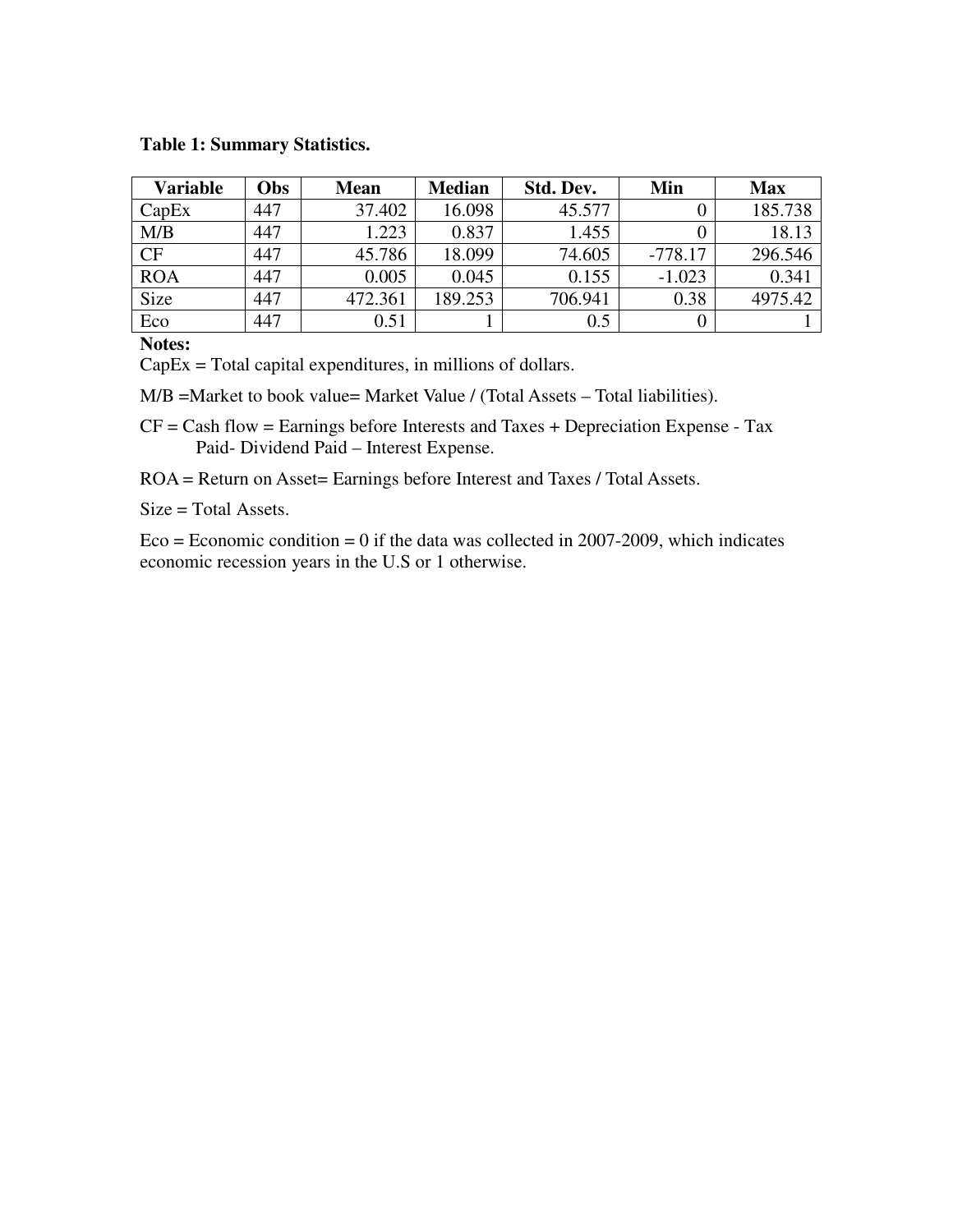**Table 2 Pearson Correlation Analysis** 

|            | CapEx     | <b>MB</b> | <b>CF</b> | <b>ROA</b> | Size      | Eco |
|------------|-----------|-----------|-----------|------------|-----------|-----|
| CapEx      |           |           |           |            |           |     |
| M/B        | $0.182**$ |           |           |            |           |     |
|            | (0.000)   |           |           |            |           |     |
| CF         | $0.665**$ | $0.158**$ | 1         |            |           |     |
|            | (0.000)   | (0.001)   |           |            |           |     |
| <b>ROA</b> | $0.297**$ | $0.237**$ | $0.322**$ |            |           |     |
|            | (0.000)   | (0.000)   | (0.000)   |            |           |     |
| Size       | $0.597**$ | $-0.012$  | $0.573**$ | $0.174**$  |           |     |
|            | (0.000)   | (0.802)   | (0.000)   | (0.000)    |           |     |
| Eco        | 0.011     | $-0.042$  | 0.103     | $-0.043$   | $0.147**$ |     |
|            | (0.813)   | (0.372)   | (0.030)   | (0.368)    | (0.002)   |     |

## **Notes:**

CapEx = Total capital expenditures, in millions of dollars.

M/B =Market to book value= Market Value / (Total Assets – Total liabilities).

CF = Cash flow = Earnings before Interest and Taxes + Depreciation Expense - Tax Paid-Dividend Paid – Interest Expense.

ROA = Return on Asset= Earnings before Interests and Taxes / Total Assets.

Size = Total Assets.

 $Eco = Economic condition = 0$  if the data was collected in 2007-2009, which indicates economic recession years in the U.S or 1 otherwise.

P-values are reported in parentheses.  $*p<0.05$ \*\*p<0.001